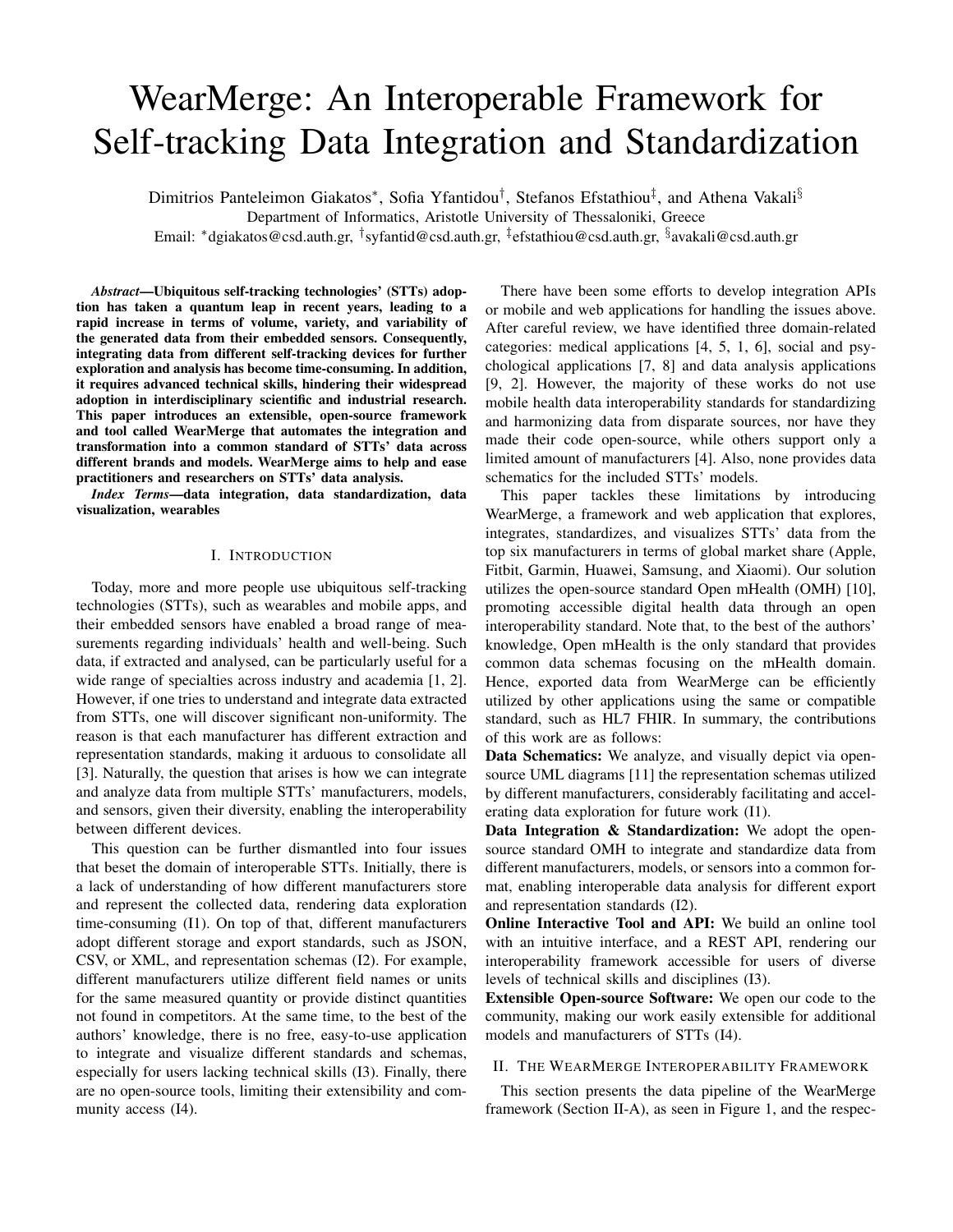tive open-source tool as proof of concept (Section II-B).

## *A. Data Validation, Integration & Transformation Principles*

Integrating data from systems, sensors, and people into mashup applications is an increasingly common phenomenon. The interoperability problem starts as soon as different technological platforms, query languages, and data standards coexist. The WearMerge framework takes a set of steps for the cleaning, validation, integration, and transformation of STTs' data, as illustrated in Figure 1 and explained below, to address this problem.

First, each STTs' manufacturer has a unique export standard for their data. In the Data Cleaning stage, WearMerge ensures the compatibility of the exported file's structure with the data parser, i.e., the algorithm that reads the files and sends raw data to the next stage, and filters out all but CSV, JSON or XML files. Then, in the Data Validation stage, WearMerge's validation algorithm is executed for each sample coming from the previous stage. Specifically, given that all selected STTs' data can be verified by their representation schema, as identified through our UML diagrams [11], the validation algorithm recognizes the manufacturer through a schemamanufacturer matcher enhanced by regular expressions. If a match is possible, the data move to the next stage; otherwise, the sample is discarded, and the algorithm continues.

Based on past works, we move forward with the Data Integration stage by creating a database that includes unified data, i.e., a data warehouse. This "global schema" approach is better suited for systematic or ad-hoc analyses. Specifically, WearMerge utilizes a global representation schema, as our use cases are not time-sensitive. For the interoperability of STTs' data, we follow literature guidelines to resolve common data integration issues [12, 13] as follows:

Schematic Harmony Evaluation: WearMerge assesses the schematic harmony between disparate data representation schemas. For example, we identify whether a schema contains a temperature field or not. To achieve this, we create and compare data schematics through UML diagrams for all studied devices' models and manufacturers.

Content-based Record Linkage: WearMerge then links records with the same content. For instance, the temperature field can be referred to as temperature or as daily temperature in different representation schemas. However, it must be consolidated as it refers to the same measurable quantity.

Data Compatibility Handling: WearMerge also handles data compatibility with a compromise between records of different content. Specifically, for the data types that incorporate a unit of measurement, it converts them to the measurement unit adopted by the OMH standard (e.g., temperature in Celcius). Otherwise, it assumes the standard application unit. For example, the unit of temperature ( $\rm{°C}$  vs.  $\rm{°F}$ ) must be consolidated.

Finally, in the Data Transformation stage, WearMerge transforms the integrated data into the open-source interoperability standard OMH representation schema to make humangenerated health, physical activity, and well-being data more

COMPATIBILITY BETWEEN STTS' MANUFACTURERS' REPRESENTATION SCHEMATA AND OPEN MHEALTH DISTINCT SCHEMATA. THE  $\checkmark$ ,  $\sim$  AND X SYMBOLS INDICATE FULL, PARTIAL AND NO MATCH RESPECTIVELY.

|                | Open mHealth Representation Schemata |                      |                            |      |                                    |                                  |                |                |                    |
|----------------|--------------------------------------|----------------------|----------------------------|------|------------------------------------|----------------------------------|----------------|----------------|--------------------|
|                | Heart<br>Rate                        | <b>Step</b><br>Count | Total<br><b>Sleep Time</b> | Pace | <b>Physical</b><br><b>Activity</b> | <b>Calories</b><br><b>Burned</b> | Body<br>Weight | Body<br>Height | Body<br>Fat $(\%)$ |
| <b>Xiaomi</b>  |                                      |                      |                            |      |                                    |                                  |                |                |                    |
| <b>Fitbit</b>  |                                      |                      |                            | x    | $\sim$                             |                                  |                |                |                    |
| Garmin         |                                      |                      |                            |      |                                    |                                  |                |                |                    |
| Apple          |                                      |                      |                            |      | $\sim$                             |                                  |                |                |                    |
| Huawei         |                                      |                      |                            |      |                                    |                                  |                |                |                    |
| <b>Samsung</b> |                                      |                      |                            |      | $\sim$                             |                                  |                |                |                    |

interoperable. Table I shows the compatibility between the STTs' manufacturers' representation schemata and the selected OMH schemata.

## *B. Open-Source Tool Implementation & Uptake Scenarios*

To demonstrate the functionality and utility of the WearMerge framework, we built a REST API and an extensible online tool<sup>1</sup>, which consists of two parts: the frontend, developed with HTML5, CSS3, and JavaScript, and the backend, developed with JavaScript, opening up our wearables interoperability framework to the community.

The WearMerge tool is straightforward to use and implements the data pipeline described in the previous section. Namely, after the user's data upload, the tool proceeds with the cleaning, validation, integration, and transformation of the uploaded data samples. Once ready, the application notifies the user to download the interoperable data and access the produced interactive visualizations while it automatically deletes the raw input data. We also offer a REST API for more advanced users, which accepts calls from third-party applications upon agreement. For a preliminary evaluation of the functionality and integrity of the WearMerge framework, we compared various statistical features between the automatically and manually consolidated data, verifying the correctness of our pipeline. It is worth mentioning that, due to the nature of STTs data, the application design accounts for the issues of data velocity and volume, utilizing JavaScript's Streams API and automated deletion of deprecated data.

WearMerge can be of great value in interdisciplinary research. For instance, an indicative uptake scenario includes researchers from the Faculty of Education interested in exploring the correlations between students' stress levels and concentration and their sleep patterns. WearMerge enables them to integrate the collected data from the students' STTs and prepare them for analysis without any technical skills requirements. On a different note, a developer of a wellbeing mobile app that explores how social media usage affects users' mental health can take advantage of WearMerge API to incorporate various STTs as data sources in their app, broadening their potential user base without a significant time investment.

#### III. DISCUSSION AND CONCLUSIONS

Summing up, we implemented all four contributions to the community through the completion of the WearMerge backend

```
1https://wearmerge.csd.auth.gr/
```
#### TABLE I